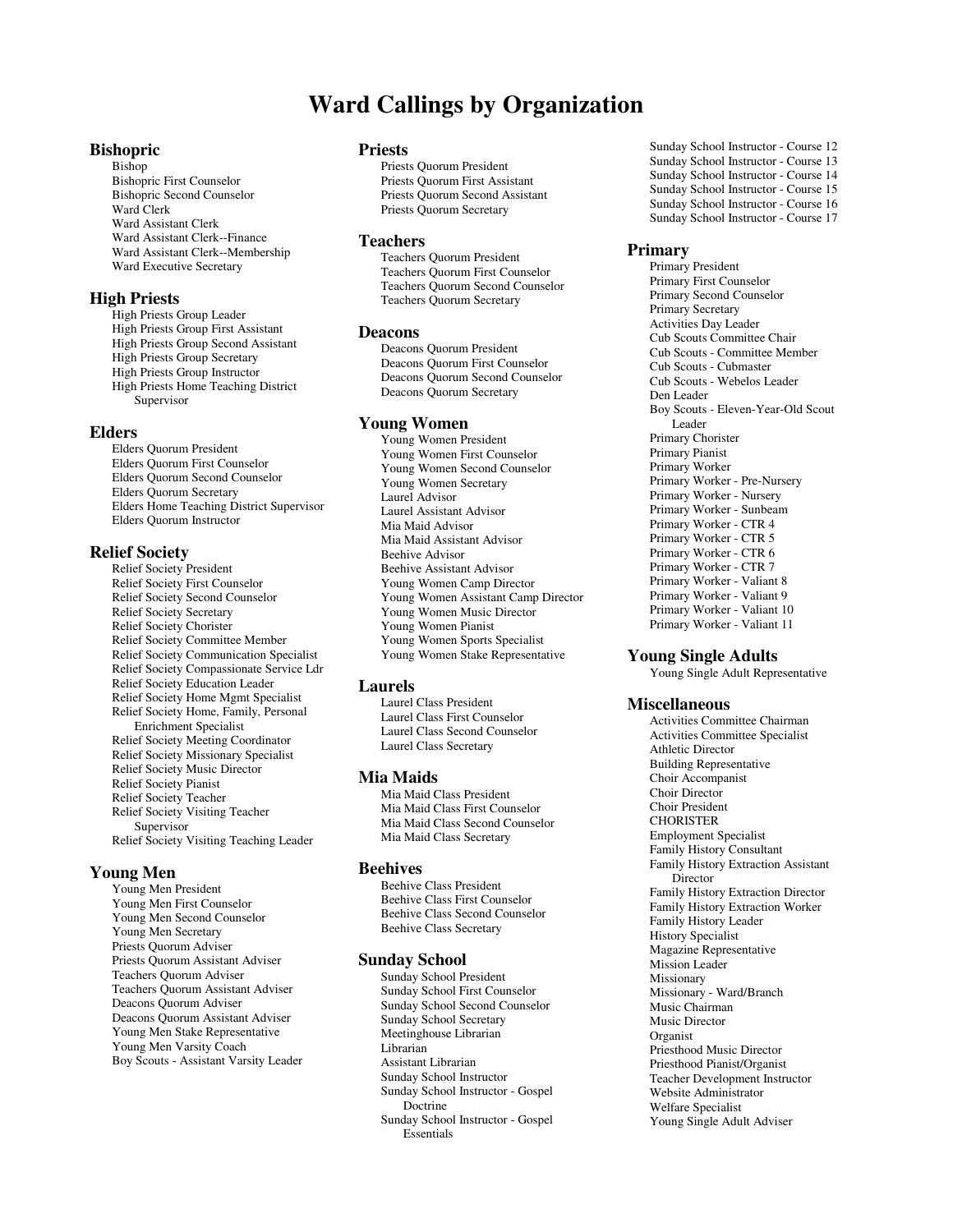# **Boy Scouts**

Boy Scouts Committee Chairman Boy Scouts Committee Member Boy Scouts - Scoutmaster Boy Scouts - Assistant Scoutmaster Boy Scouts - Venture Leader Boy Scouts - Assistant Venture Leader Young Men Venturer Adviser Young Men Assistant Venturer Adviser Young Men Varsity Leader Young Men Assistant Varsity Leader

# **Out of Unit**

Assistant Clerk Clerk Patriarch Patriarch (nonfunctioning) Stake Executive Secretary Stake High Council Stake President Stake President 1st Counselor Stake President 2nd Counselor Stake Primary President Stake Primary 1st Counselor Stake Primary 2nd Counselor Stake Primary Secretary Stake Relief Society President Stake Relief Society 1st Counselor Stake Relief Society 2nd Counselor Stake Relief Society Secretary Stake Sunday School President Stake Sunday School 1st Counselor Stake Sunday School 2nd Counselor Stake Sunday School Secretary Stake Young Men President Stake Young Men 1st Counselor Stake Young Men 2nd Counselor Stake Young Men Secretary Stake Young Women President Stake Young Women 1st Counselor Stake Young Women 2nd Counselor Stake Young Women Secretary